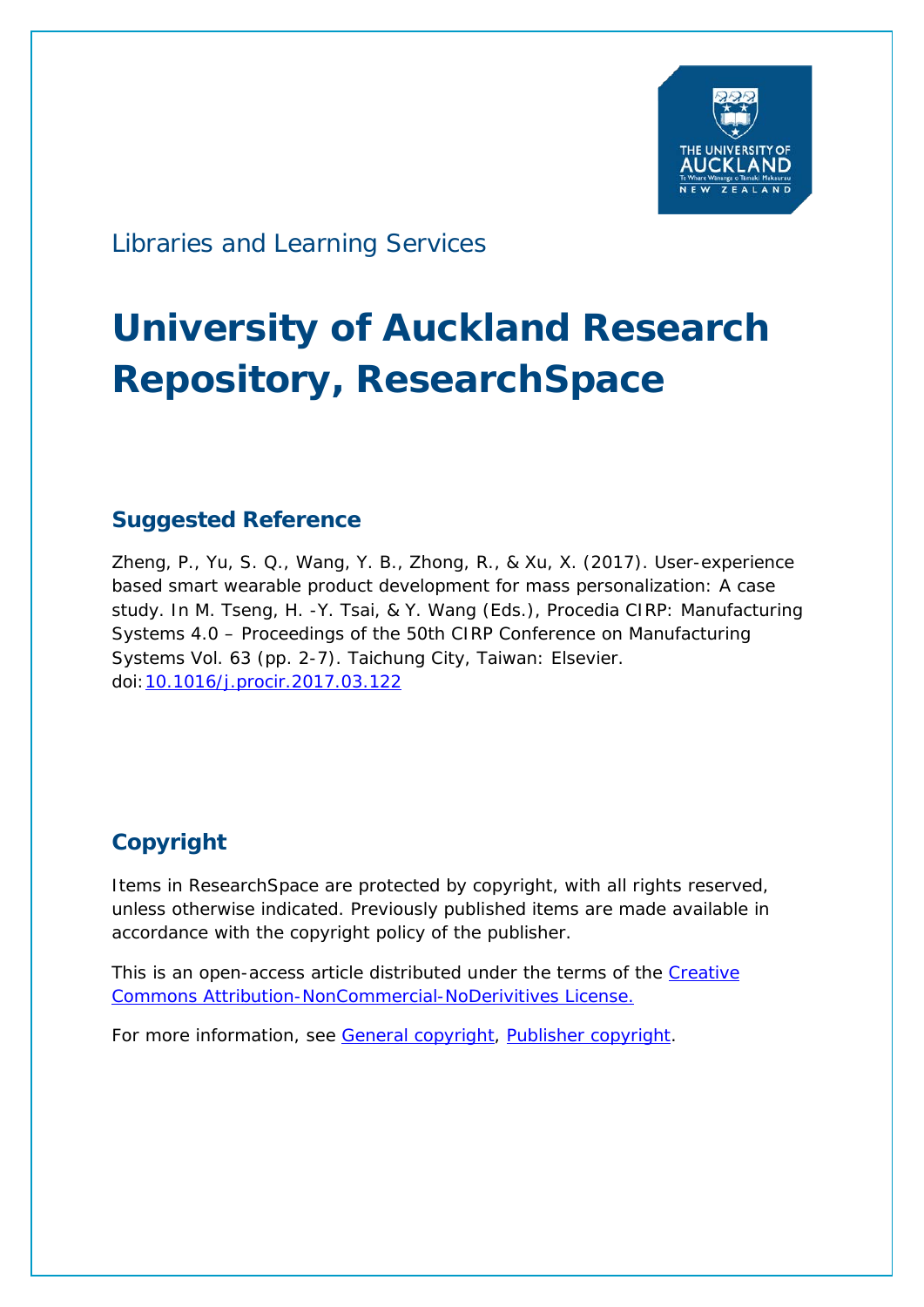

Available online at www.sciencedirect.com





Procedia CIRP 63 (2017) 2 – 7

## The 50th CIRP Conference on Manufacturing Systems

# User-experience based product development for mass personalization: a case study

# Pai Zheng<sup>a</sup>, Shiqiang Yu<sup>a</sup>, Yuanbin Wang<sup>a</sup>, Ray Y. Zhong<sup>a\*</sup>, Xun Xu<sup>a</sup>

*a Department of Mechanical Engineering, University of Auckland, Private Bag 92019, Auckland, New Zealand*

\* Corresponding author. Tel.:+64-9-923-4527; fax: +64-9-373-7479. *E-mail address:* r.zhong@auckland.ac.nz

#### **Abstract**

Nowadays, with the rapid development of information technologies (e.g. web 2.0, cloud computing and virtual reality) and manufacturing technologies (e.g. additive manufacturing), users become more actively involved in the product development stage to create personalized products with higher efficiency. This emerging manufacturing paradigm is known as mass personalization, of which *user experience* (e.g. emotional factors and product utility), *co-creation* (e.g. user participation), and *product change* (e.g. modular design) are regarded as three key characteristics. In previous studies, researchers often treat each characteristic separately with an illustrative example to demonstrate its significant effect respectively. They, however, cannot fully reflect the product development process for mass personalization, and may cause inconsistency in implementing the existing methods into real cases. To fill the gap, this work proposes a three-model based (i.e. physical model, cyber model and user experience model) generic framework for conducting user experience based product development for mass personalization. A case study of a personalized smart wearable product development is described, of which the three key characteristics are considered collectively. It can also be seen as a typical case integrating the frontier techniques to enable mass personalization. The authors hope this work can provide some useful guidance to product designers and engineer-to-order companies.

© 2017 The Authors. Published by Elsevier B.V. (http://creativecommons.org/licenses/by-nc-nd/4.0/). © 2017 The Authors. Published by Elsevier B.V. This is an open access article under the CC BY-NC-ND license

Peer-review under responsibility of the scientific committee of The 50th CIRP Conference on Manufacturing Systems

*Keywords:* co-creation; user experience; mass personalization

#### **1. Introduction**

Owing to the fast development of information and manufacturing technologies, products become more and more information densely (i.e. smart) and personalized (i.e. low volume in high variety) to meet user's individual requirements. In personalized product development stages (or innovative design process), users are more actively involved in the co-creation process even without much design knowledge. To facilitate it in a user-friendly manner, companies often provide co-design toolkits (e.g. product configurator) [1] in a virtual environment or embedded toolkits (e.g. product with built-in-flexibility) in a tangible way so as to achieve better user experience (UX) and satisfaction [2]. Moreover, product itself provides not only pragmatic functions, but also social and emotional interactions with the users [3]. As pointed out by [3], UX- based product design should emphasize the exploitation of implicit data (e.g., purchase history) aiming to predict users' unexpected needs.

In order to describe this manufacturing paradigm, several academic concepts have been proposed, two of which are widely accepted: mass personalization [4] and mass individualization [5]. The major difference lies in the consideration of sustainability and extendibility of a product in mass individualization. Nevertheless, three key characteristics of personalized product development are defined coherently, i.e. product change, co-creation and UX.

Though plenty of research works have been done in this area, each characteristic is addressed separately. For example, product change was studied by introducing adaptable, modular and scalable design methods [6]; co-creation was conducted by utilizing product configuration system and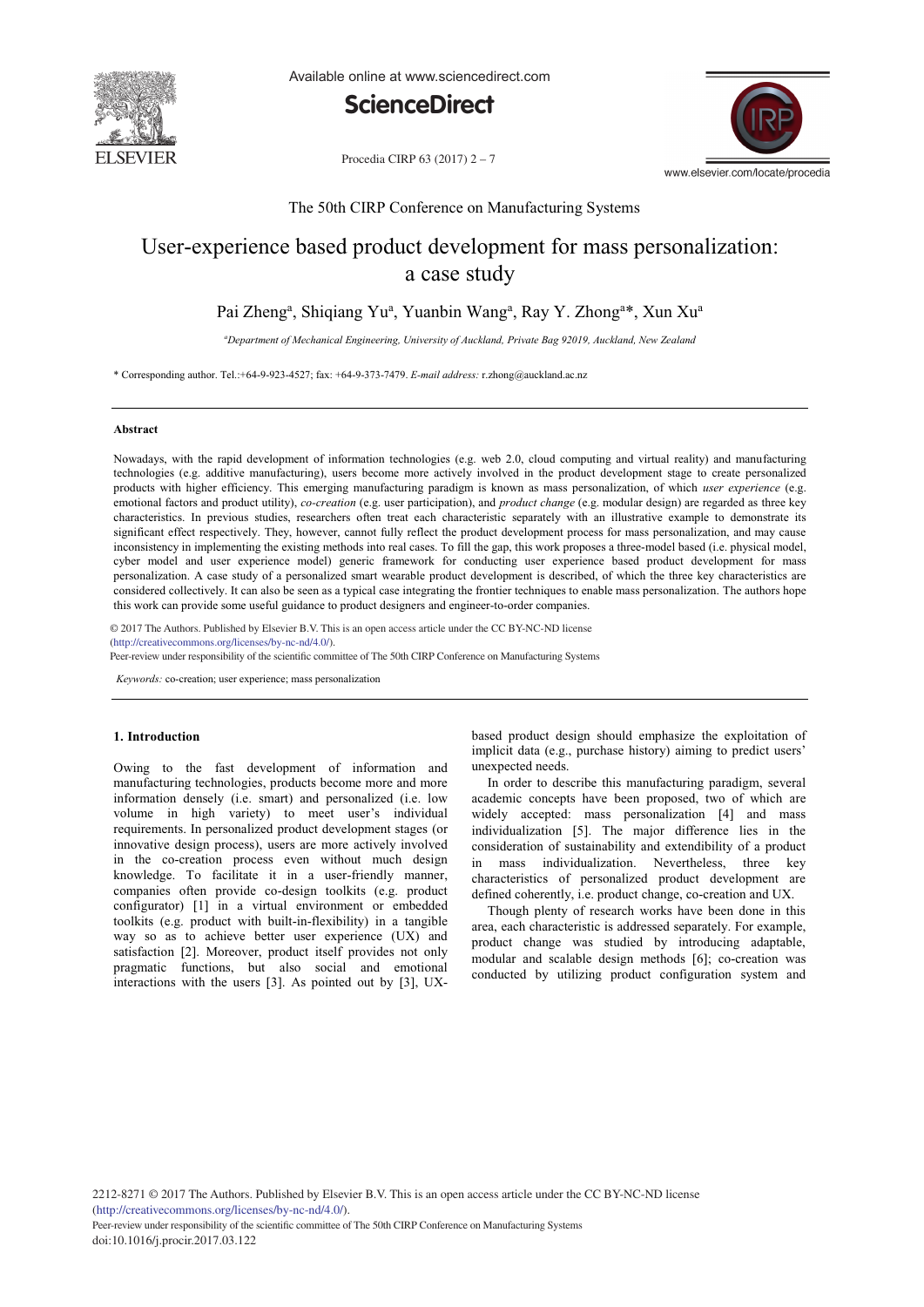embedded open toolkits [2]; while user experience was elicited by marketing strategies in a certain context-of-use (e.g. questionnaire and focus group) or by digital equipment (e.g. virtual-reality headset and eye tracker) [3]. None of them can fully reflect the UX-based product development process for mass personalization and may cause some inconsistency in implementing the existing methods into real cases. To fill the gap, this paper offers a case study of a personalized smart wearable product development (i.e. respiratory mask) in a start-up business, of which three key characteristics are jointly considered. The rest of this paper is organized as follows. Section 2 gives a detailed review of related works of product development for mass personalization. Section 3 depicts an overall process of personalized product development with regards to the three key characteristics and proposes a conceptual framework. Section 4 describes the case study in details. At last, the conclusion and future work of this research are given in Section 5.

#### **2. Related work**

#### *2.1. User experience*

ISO 9241-210 defines UX as "*a person's perceptions and responses resulting from the use and/or anticipated use of a product, system or service.*" [7]. It is usually latent and difficult to exploit through marketing analysis. It originates from evolution of the user's affective states triggered by stimuli (events) along with a chain of cognitive tasks which is the most profound feature of mass personalization [8]. UX realization is based on product's functional performance, so that the elicitation of cognitive and affective needs can also lead to identification of unexpected performance related requirements. Thus, for personalized product development, both affective and cognitive requirements should be accompanied with functional requirements (FRs) concurrently [4], and users care more about the value, the identity and the experience of creating the personalized product rather than product itself [9]. Another important thing is the context-ofdevelopment, designers should pay more attention to the specific scenarios which are capable of influencing UX. Moreover, to create long-lasting hedonic products, it is suggested that designers should emphasize more on the experiential aspect of the interactions between users and products, so as to understand potential UX and to implement design for experience [10].

#### *2.2. Product change*

Generally, product change can be achieved by modular design in macro-level (i.e. functional modeling) and scalable design in micro-level (i.e. parametric optimization) [11]. For the former one, one of the prevailing method is the adaptable design which was firstly proposed by Gu, et al. [6] with product lifecycle sustainability concerns. It stands for the ability of a design or a product to be adapted to new requirements and reuse it when circumstance changes by adding or replacing certain modules through pre-defined adaptable interface [12]. Levandowski, et al. [1] utilized the design adaptability principles to develop a two-stage product platform for 'engineer-to-order' (ETO) product configuration. Koren et al. [5] adopted the adaptable design concepts in an open product platform development.

For the latter one, scalable design focuses on offering a wide range of functionality to different customer groups by changing the parameters of existing attributes in a vertical manner [13]. In such a way, changes of CRs can be postponed to the latter stage of product development so as to lower the cost. One of the most accepted method is Claesson's configurable component (CC) concept [14] and it was further developed to involve concepts such as: bandwidth [15] (i.e. the total range of parameters of design solution) and geometry interface modelling [16] (i.e. determine the geometric parameters of the interfaces between features).

#### *2.3. Co-creation*

In literature, there are two typical ways of enabling cocreation effectively and user-friendly. The first one is the online configuration system (e.g. NikeID and Dell), which plays a significant role in offering tailored products with shorter lead time to market [17]. It consists of a set of predefined attributes with constraints (rules) for customer to select within the product family scope [18]. Generally, it operates in a 'configure-to-order' (CTO) model, which utilizes customers' specifications as input, and the system would derive the recommended or target product fulfilling customer needs as output. In such ways, it bridges the gap between CRs and the end-product by a series of attribute selection process [19]. The main challenge is to effectively define personalized modules beyond the existing product family in an ETO model.

The other is the embedded toolkits for user co-creation [2] (e.g. Adidas One) which is proposed to design products with build-in flexibility by shifting some specifications of the product into the domain of the user. It is known as a postponement method to increase design flexibility. According to Gross and Antons [20], it should contain: 1) *a flexible architecture* where design parameters are adaptable; 2) *a set of rules* to verify the feasibility of possible combinations; 3) *an interface* for individual users to manipulate the values according to their own preferences. Moreover, Bénade et al. [21] combined the modern C-K theory to develop a theoretical framework for use generation of smart products with built-in flexibility.

#### **3. A generic framework of UX-based personalized product development process**

Personalized product development process, similar to the innovative design process, aims to deliver unique product with specific values to achieve customer satisfaction [22]. Fig. 1 gives an overall picture of personalized product development in regards to the three key characteristics (i.e. product change, co-creation and UX).

The co-creation process can be seen as a two-type innovation: 1) *utilitarian innovation* process which emphasizes on the use generation (e.g. airbag for human protection); and 2) *hedonic innovation* process which focuses on the specific meaning delivery (e.g. fancy appearance) [23].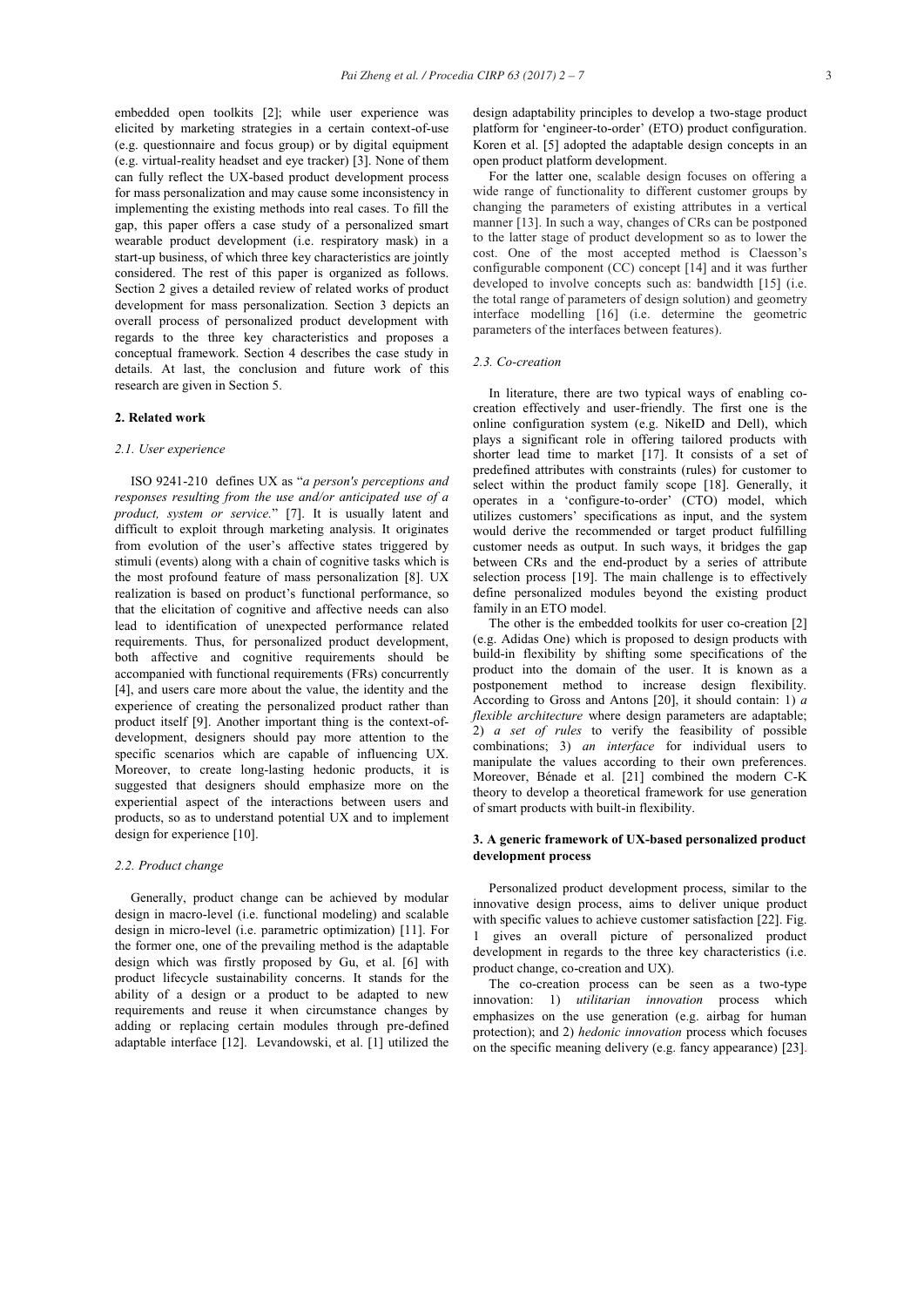To realize *utilitarian innovation,* either new technologies (e.g. cloud computing) or new functionalities (e.g. smart detection of car crash) need to be developed or utilized. Also, for *hedonic innovation*, sensorial and emotional features (e.g. coca cola with personalized signature) or symbolic features (e.g. kiwi bird represents New Zealanders) should be considered in the product development process as well. In personalized product development process, these product changes should be either pre-defined as built-in-flexibility or modularized with adaptable interface for future upgrade or add-on (Fig. 1). Correspondingly, for personalized product development, the UX can be evaluated by certain types of value created. According to Rokeach [24], values are, enduring beliefs that certain processes or goals are better than others. Therefore, UX can be determined by usability value, sensorial, emotional and symbolic values created by the users along the whole product development process (Fig. 1).



Fig. 1 Overall picture of personalized product development process in regards to UX, co-creation and product change

Following the above definitions, and inspired by the concepts of cyber-physical system [25], a proposed conceptual framework of UX-based personalized product development process is given in Fig. 2. It consists of three models: *physical model, cyber model* and *UX model.*

*Physical model* stands for the physical products (e.g. wrist band) and services (e.g. app subscription) in the real world. In personalized product development process, it mainly contains three parts: 1) personalized attributes, such as unique appearance or functions; 2) 3D-printed product prototype, which is utilized for rapid prototyping in a tangible way; and 3) smart functions, which act as the services attached to the product.

*Cyber model* stands for the web-based virtual co-design resources. It normally consists of: 1) CAD models, which are the virtual presentation of the real product; 2) co-design product configuration system (or embedded co-design toolkits), which aims to facilitate the complicated co-creation process in a user-friendly manner; and 3) support of social media tools, such as online community (e.g. Facebook and Twitter), which is mainly adopted to discover latent design information.

*UX model* stands for the user's affective factors (e.g. emotions) and cognitive behaviors (e.g. feedback) in the context of product development stages. Mostly, 1) marketing strategies (e.g. focus group and questionnaires); 2) real time analysis (e.g. eye tracker); and 3) design and usage context (e.g. virtual environment or physical environment) are exploited to modeling the UX.

In the personalized product development, each model interacts coherently with others in a certain product development context. The existing *physical model* can be utilized for new design concept generation for product innovation, while in return, the established *cyber model* will be manufactured into the physical one as the end product. Also, users can obtain either tangible experience in a *physical model* or a visible experience in the *cyber model*, and reversely, specific co-design behavior or product-service evaluation can be derived based on the *cyber model* and *physical model*, respectively.



Fig. 2 The proposed conceptual framework of UX-based personalized product development process

#### **4. Case study**

With the rapid development of wireless body sensor network, more and more wearable devices have been brought up in recent years (e.g. wristband, shoes, earphone, etc.). According to Gartner report [26], the total global market share of smart wearable devices will reach 28.7 billion USD, of which 20% are healthy related. However, only 15% people worldwide are aware or ever try-on these products. There lies a huge market prospect in the future.

Traditionally, respiratory mask is regarded as a mass production product with little changes. Due to the ever increasing concerns about air quality and demands of personalized requirements, several new types of masks have been promoted to the market. Among them, a start-up company in New Zealand is working on developing personalized smart respiratory masks for different application scenarios (e.g. running/cycling mask, anti-smoke mask, etc.).

Before undertaking a series of innovative co-creation process, the company has done a comprehensive study of the existing products by utilizing the following marketing strategies among young people aging from 20 to 30: (1) Analysis of existing products in niche market, and classify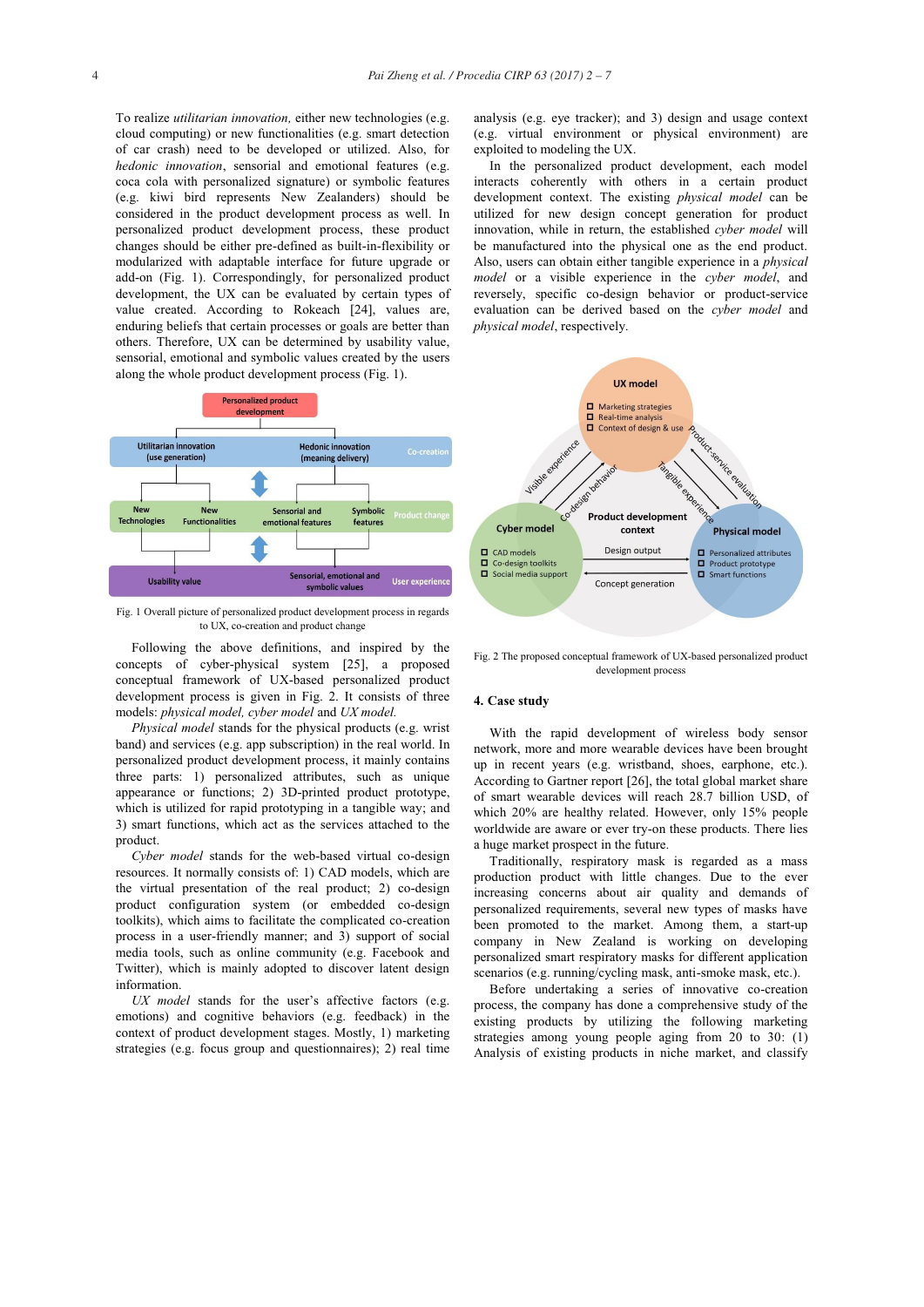them by attributes, such as: application scenario, functions, asthetics, and smart attributes. (2) Conduction of online questionnaire to discover the shortages and advantages of existing products, and to understand the potential demand for personalization and smartness. (3) Enrollment of lead users and undertake focus group to elicit main CRs for product innovation. (4) Utilization of affinty diagram to classify the key requirements, and determine the relative importance of them.

Based on the above steps, the designers decided to developing a new product mainly considering four aspects:

*Healthy*. The healthiness and comfortableness are the key functions of the respiratory mask. The product should be seamlessly attached to the face and be comfortable for long time wearing. *(utilitarian innovation)*

*Pesonalized*. A large portion of participants argues about the apperance and functionality of the existing products. The tendency towrds personalized product is promising. *(hedonic innovation)*

*Smart*. Micro-nano sensors and low energy consumption technology (e.g. Bluetooth 4.0) are the key enablers. A smart mobile APP should be developed for better UX and interaction. *(utilitarian and hedonic innovation)*

*Hyperconnected.* An IoT (Internet of Things) platform should be established to monitor user's breathing conditions and undertake Big Data Analytics to give users better advice of healthy breathe. *(utilitarian and hedonic innovation)*

Guided by the proposed framework, a nine-step UX-based personalized smart respiratory mask co-development process is established, as shown in Fig. 3. Lead users are invited for the co-creation process as follows:



Fig. 3 UX-based personalized smart respiratory mask co-development process

## *Step 1. Modular product design with built-in-flexibility.*

In order to meet the ever increasing demand of personalization, designers decomposed a new product into three categories: common parts (e.g. N95 filter), customized parts (e.g. product size) and personalized parts (e.g. nasal part, color). Common parts stand for the ones that used all among the existing product family. Customized parts stand for the ones that can be changed by selecting from the existing options. Personalized parts are the ones can be defined by the users themselves. Both customized and personalized parts can be changed or upgraded easily by adaptable interfaces. Also, for scalable design, in order to give users certain degree of freedom, a new product should be able to scale up or down some specific parameters (e.g. mask size). That is known as built-in-flexibilty.

#### *Step 2. Product co-creation by online configuration system.*

To facilitate user's co-creation process, a user-friendly configuration system is developed for customized parts selection. Users have the freedom to select each attribute with specific parameters based on the rules defined by the system to achieve their own satisfaction.

## *Step 3. UX real time capture.*

In order to capture the real time UX along the co-creation process, both eyetracker equipment and camera are utilized to observe the user's gazepoints and facial expressions, respectively. The data is further analyzed in combining with the questionnaires to elicit UX.

## *Step 4. 3D scanning of personalized parts.*

For personalized parts, 3D scanner is utilized for establishing a specific cyber model. For example, the nasal componenet is a key part, which enables the air-tightness of the respiratory mask. In this regard, the scanned model is further optimized by parametric modeling.

#### *Step 5. Rapid prototyping of personalized parts.*

3D printing is utilized in the product development process for a rapid prototyping of personalized parts. For common and customized parts in small batch, 3D printing can also be exploited, depending on the complexity of the product itself. *Step 6. UX with smart prototype.* 

Sensors with microprocessor (i.e. ARM) are embedded in the prototype, and users are asked to test on the prototype. Their UX data is recorded by a face-to-face communication.

#### *Step 7. Sensor platform data collection.*

A smart phone APP is developed to monitor user's breathing condition (e.g. pressure and humidity), reminder of users' proper wear, etc. All the sensor data is transmitted to the users by low energy consumption protocal, i.e. Bluetooth 4.0. The user-friendly interface also maintains the active interactions between the user and the smart product with better UX.

#### *Step 8. IoT platform development.*

In this case, Amazon EC2 platform is utilized to develop the IoT platform. All the monitored data can be transmitted from the mobile phone to the platform by 3G/4G network. The platform works as a data centre.

#### *Step 9. User breathe data monitoring and analysis.*

In the final development stage, users' breathe data can be utilized for product improvement by the designers. For example, if the humidity is too high, it can somehow be undertood as air circulation is not well-designed. Also, the collected data can be further utilized to establish some healthy breathe guidelines for individual user.

With the above steps in co-creation, one can find that, among the overall product development process: *Step 5 and 6* are physical models which both customized parts and personalized parts are tangible in the real world. *Step 1, 2, 4, 7 and 8* are cyber models which the virtual models are established in corresponds to the physical models. *Step 3, 6*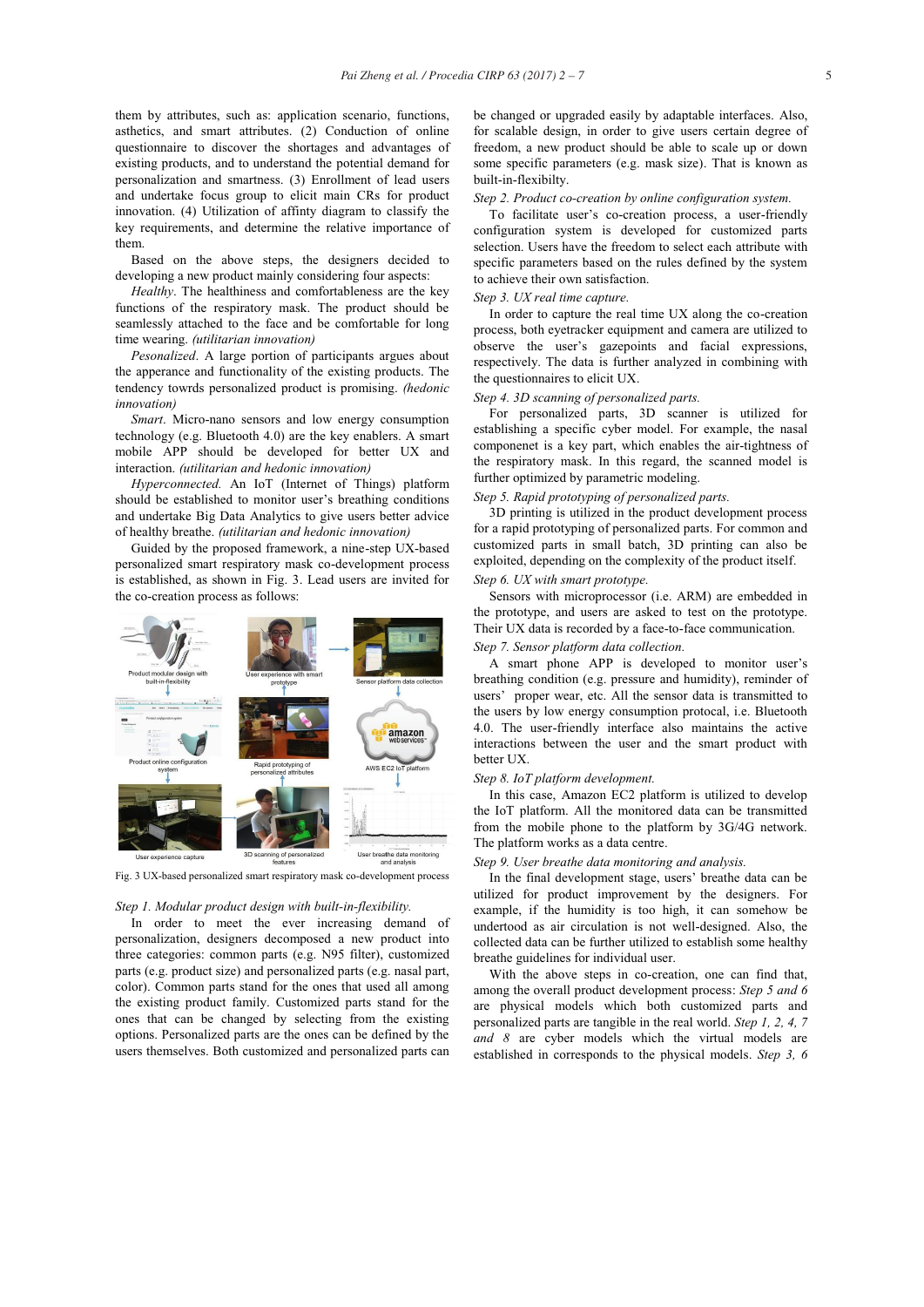*and 9* are UX models which users obtain both visible and tangible experience during the personalized product development process. Each model interacts with others coherently to enable the success of end product.

#### **5. Conclusion**

UX plays a significant role in the product development process, which not only affects the co-creation effectiveness, but also the success of end product. This work provided a three-model generic conceptual framework (i.e. cyber model, physical model, and UX model) of UX-based personalized product development process by considering three factors, i.e. product change, co-creation and UX coherently. In order to fully describe the proposed framework, a case study of personalized smart respiratory mask development was given. To achieve each user's satisfaction, products were decomposed into various customized modules. Users were involved in the co-design process by selecting from each module in the online configuration system (cyber model). To capture UX, both real time monitoring equipment (i.e. eye tracker and camera) and questionnaires were exploited in the configuration process. Moreover, the personalized components were 3D scanned based on each user's facial features, and optimized for rapid prototyping (physical model). Smart functions were realized by embedding the sensor platform in the prototype to capture the real time breathe data. An IoT platform with mobile APP was developed for data display and analysis. UX is elicited and captured seamlessly with the cyber model and physical model in both visualized and tangible manner all along the co-creation context. The authors wish the proposed framework with the case study can provide some useful guidance to the ETO-based companies in their product development process.

Despite its feasibility and advantages, there still lies some issues to consider about before implementation, such as the upfront cost plan (e.g. budget for equipment purchase), the complexity or type of the product itself (e.g. smart product or usual product), and the design of human participation studies (e.g. focusing more on affective factors or cognitive ones). Moreover, in order to establish a more concrete framework, three main aspects need to be considered in the future: 1) novel design theories and methodologies should be utilized or proposed for the UX-cyber-physical model establishment; 2) specific data-driven design methods should be developed to analyze multi-user generated big data; 3) more design studies on various products should be undertaken, so as to enable personalized product development success.

#### **Acknowledgements**

The authors acknowledge the financial support provided by the New Zealand Ministry of Business, Innovation & Employment (MBIE) through the NZ Product Accelerator program (UOAX1309), and the China Scholarship Council and the University of Auckland Joint Scholarship.

#### **References**

- [1] C.E. Levandowski, J.R. Jiao, H. Johannesson, A two-stage model of adaptable product platform for engineering-to-order configuration design, Journal of Engineering Design, 26 (2015) 220-235.
- [2] F. Piller, C. Ihl, F. Steiner, Ieee, Embedded toolkits for user co-design: a technology acceptance study of product adaptability in the usage stage, in: 43rd Hawaii International Conference on Systems Sciences Vols 1-5, 2010, pp. 164-173.
- [3] F. Zhou, Y. Ji, R.J. Jiao, Affective and cognitive design for mass personalization: status and prospect, Journal of Intelligent Manufacturing, 24 (2013) 1047-1069.
- [4] M.M. Tseng, R.J. Jiao, C. Wang, Design for mass personalization, Cirp Annals-Manufacturing Technology, 59 (2010) 175-178.
- [5] Y. Koren, S.J. Hu, P. Gu, M. Shpitalni, Open-architecture products, Cirp Annals-Manufacturing Technology, 62 (2013) 719-729.
- [6] P. Gu, M. Hashemian, A.Y.C. Nee, Adaptable design, Cirp Annals-Manufacturing Technology, 53 (2004) 539-557.
- [7] ISO 9241-210: Ergonomics of human system interaction Part 210: Human-centred design for interactive systems, International Standardization Organization (ISO). Switzerland, (2009).
- [8] R.J. Jiao, Asme, Prospect of design for mass customization and personalization, Proceedings of the Asme International Design Engineering Technical Conferences and Computers and Information in Engineering Conference, 2011, Vol 5, Pts a and B, (2012) 625-632.
- [9] J.P. Djajadiningrat, W.W. Gaver, J. Fres, Interaction relabelling and extreme characters: methods for exploring aesthetic interactions, in: Proceedings of the 3rd conference on Designing interactive systems: processes, practices, methods, and techniques, ACM, 2000, pp. 66-71.
- [10] M. Hassenzahl, N. Tractinsky, User experience-a research agenda, Behaviour & information technology, 25 (2006) 91-97.
- [11] G. Du, R.J. Jiao, M. Chen, Joint optimization of product family configuration and scaling design by Stackelberg game, European Journal of Operational Research, 232 (2014) 330-341.
- [12] P. Gu, D. Xue, A.Y.C. Nee, Adaptable design: concepts, methods, and applications, Proceedings of the Institution of Mechanical Engineers Part B-Journal of Engineering Manufacture, 223 (2009) 1367-1387.
- [13] T.W. Simpson, J.R. Maier, F. Mistree, Product platform design: method and application, Research in engineering Design, 13 (2001) 2-22.
- [14] A. Claesson, A configurable component framework supporting platformbased product development, Chalmers University of Technology, 2006.
- [15] A. Wahl, H. Johannesson, Managing design change in configurable component based product platforms, in: DS 61: Proceedings of NordDesign 2010, the 8th International NordDesign Conference, Göteborg, Sweden, 25.-27.08. 2010.
- [16] P. Edholm, H. Johannesson, R. Söderberg, Geometry interactions in configurable platform model, in: DS 60: Proceedings of DESIGN 2010, the 11th International Design Conference, Dubrovnik, Croatia, 2010.
- [17] F. Salvador, C. Forza, Configuring products to address the customization-responsiveness squeeze: A survey of management issues and opportunities, International Journal of Production Economics, 91 (2004) 273-291.
- [18] H. Xie, P. Henderson, M. Kernahan, Modelling and solving engineering product configuration problems by constraint satisfaction, International Journal of Production Research, 43 (2005) 4455-4469.
- [19] Y. Wang, M.M. Tseng, Adaptive attribute selection for configurator design via Shapley value, Ai Edam-Artificial Intelligence for Engineering Design Analysis and Manufacturing, 25 (2011) 185-195.
- [20] U. Gross, D. Antons, Embedded open toolkits for user innovation: postponing new product development decisions into the customer domain, in: Wirtschaftsinformatik (1), 2009, pp. 835-840.
- [21] M. Bénade, J. Brun, I. Brown, P. Le Masson, B. Weil, F. Piller, How smart products with built in flexibility empower users to self-design the use: A theoretical framework for use generation, in: 14th Open and User Innovation Conference, 2016.
- [22] M. Candi, J. Ende, G. Gemser, Benefits of customer codevelopment of new products: the moderating effects of utilitarian and hedonic radicalness, Journal of Product Innovation Management, (2015).
- [23] A. Beltagui, M. Candi, J. Riedel, Design in the experience economy: Using emotional design for service innovation, Interdisciplinary Approaches to Product Design, Innovation, & Branding in International